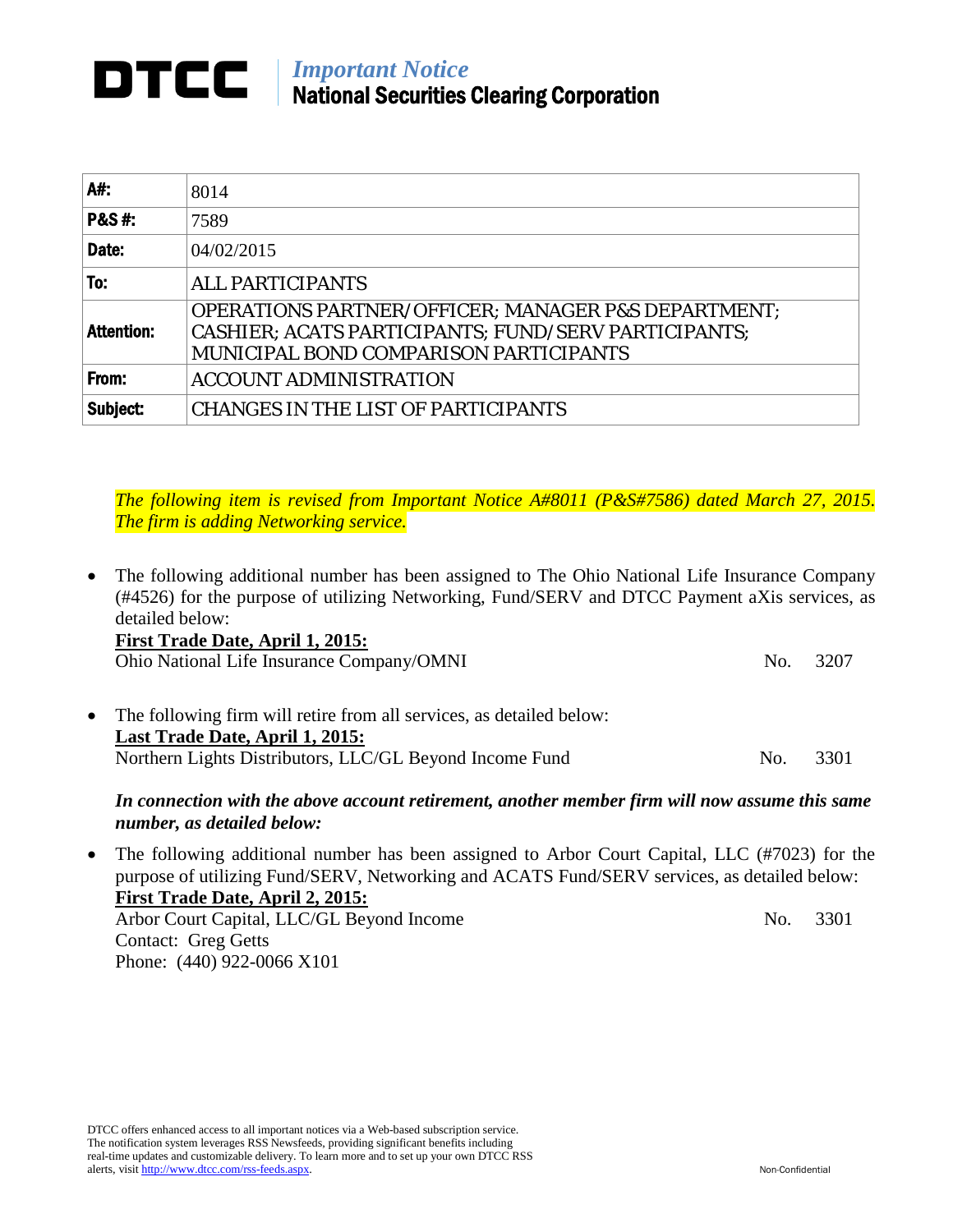|           | The following firm will retire from all services, as detailed below:<br>Last Trade Date, April 10, 2015:                                                                                                                                                                    |     |      |
|-----------|-----------------------------------------------------------------------------------------------------------------------------------------------------------------------------------------------------------------------------------------------------------------------------|-----|------|
|           | ALPS Distributors, Inc./Corner Cap Funds                                                                                                                                                                                                                                    | No. | 5384 |
|           | In connection with the above account retirement, another member firm will now assume this same<br>number, as detailed below:                                                                                                                                                |     |      |
| $\bullet$ | The following additional number has been assigned to Foreside Fund Services, LLC (#5659) for the<br>purpose of utilizing Fund/SERV, Networking, MF – Daily Price and Rate and DTCC Payment aXis<br>services, as detailed below:<br><u>First Trade Date, April 13, 2015:</u> |     |      |
|           | Foreside Fund Services, LLC/Corner Cap Funds<br>Contact: Lucas Hannigan<br>Phone: (207) 347-2047                                                                                                                                                                            | No. | 5384 |
| $\bullet$ | The following firms will begin participation in the ACATS service, as detailed below:<br><b>First Trade Date, April 6, 2015:</b>                                                                                                                                            |     |      |
|           | ALPS Distributors Inc./Longleaf Partner Funds                                                                                                                                                                                                                               | No. | 4863 |
|           | SIA Securities Corp.                                                                                                                                                                                                                                                        | No. | 5779 |
| $\bullet$ | The following firm will begin participation in the MF – Profile service, as detailed below:<br>First Trade Date, April 8, 2015:                                                                                                                                             |     |      |
|           | Quasar Distributors, LLC/Semper Funds                                                                                                                                                                                                                                       | No. | 7088 |
| $\bullet$ | The following firms will begin participation in the Alternative Investment Products service, as<br>detailed below:<br><u>First Trade Date, April 8, 2015:</u>                                                                                                               |     |      |
|           | Aviara Residential Advisors, LLC                                                                                                                                                                                                                                            | No. | 6862 |
|           | Gemini Fund Services, LLC                                                                                                                                                                                                                                                   | No. | 6870 |
|           | Gemini Fund Services, LLC                                                                                                                                                                                                                                                   | No. | 6873 |
| ٠         | The following additional number has been assigned to Quasar Distributors, LLC (#5368) for the<br>purpose of utilizing Fund/SERV, Networking, MF - Daily Price and Rate and ACATS Fund/SERV<br>services, as detailed below:<br>First Trade Date, April 6, 2015:              |     |      |
|           | Quasar Distributors LLC/Stone Ridge Trust III<br><b>Contact: Casey Sauer</b><br>Phone: (414) 203-9122                                                                                                                                                                       | No. | 3201 |
|           | The following additional number has been assigned to BHIL Distributors, Inc. (#6532) for the                                                                                                                                                                                |     |      |

purpose of utilizing Fund/SERV, Networking, ACATS and ACATS Fund/SERV services, as detailed

below: **First Trade Date, April 6, 2015:**

BHIL Distributors, Inc./River Canyon Funds No. 3208 Contact: Joe Pakovits Phone: (312) 557-6620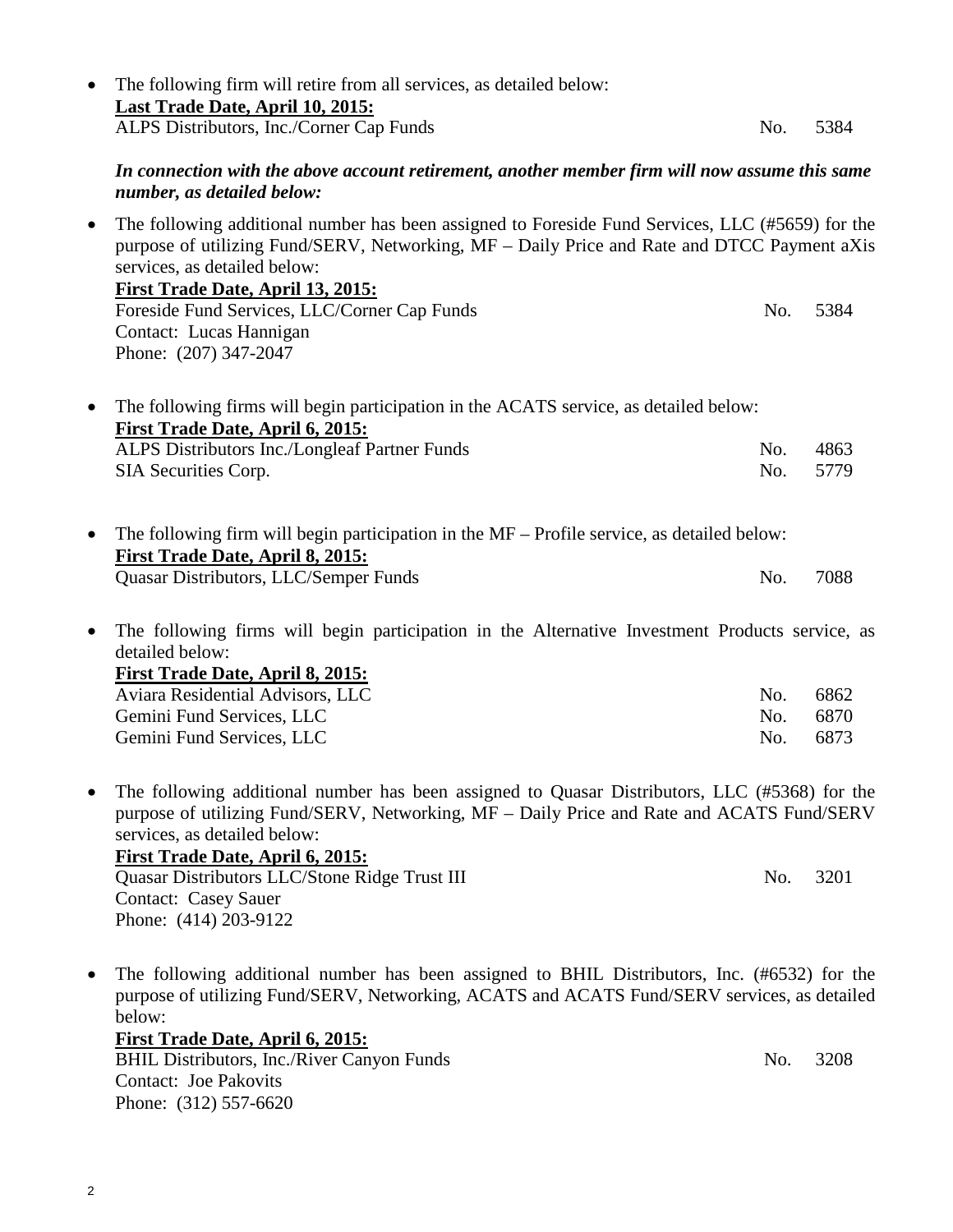• Please update the NSCC Directory dated March 2015 (for OTC Executed-By List and for Municipal Bond Comparison System) as detailed below:

|                                                                                         | <b>Clearing Broker</b><br><b>Identifiers</b> |         | <b>Executing Broker</b><br><b>Identifiers</b> |         |
|-----------------------------------------------------------------------------------------|----------------------------------------------|---------|-----------------------------------------------|---------|
|                                                                                         | Alpha                                        | Numeric | Alpha                                         | Numeric |
| <b>Executing Broker Name Change Effective First</b><br><b>Trade Date, April 6, 2015</b> |                                              |         |                                               |         |
| From: Pickering Energy Partners, Inc.                                                   | <b>MLCO</b>                                  | 0161    | <b>PICK</b>                                   |         |
| Tudor, Pickering & Co Securities, Inc.<br>To:                                           | <b>MLCO</b>                                  | 0161    | <b>PICK</b>                                   |         |
| Delete Last Trade Date, March 31, 2015                                                  |                                              |         |                                               |         |
| Aura Financial Services, Inc.                                                           | <b>SALI</b>                                  | 0750    | <b>AURA</b>                                   |         |
| Forge Financial Group, Inc.                                                             | <b>SALI</b>                                  | 0750    | FRGP                                          |         |
| Hahn Securities, Inc.                                                                   | <b>SALI</b>                                  | 0750    | <b>WMPB</b>                                   |         |
| McKim Capital, Inc.                                                                     | <b>SALI</b>                                  | 0750    | <b>ROND</b>                                   |         |
| Sterling Enterprises Group, Inc.                                                        | <b>SALI</b>                                  | 0750    | <b>SEGI</b>                                   |         |
| ITradedirect.com Corp                                                                   | <b>SALI</b>                                  | 0750    | <b>ITDC</b>                                   |         |
| Gardnyr Michael Capital, Inc.                                                           | <b>SALI</b>                                  | 0750    | <b>GMCI</b>                                   |         |
| Morgenthau & Associates, Inc.                                                           | <b>SALI</b>                                  | 0750    | <b>MORG</b>                                   |         |
| <b>Nikoh Securities Corporation</b>                                                     | <b>SALI</b>                                  | 0750    | <b>NIKH</b>                                   |         |
| <b>GRB</b> Financial LLC                                                                | <b>SALI</b>                                  | 0750    | <b>GRBF</b>                                   |         |
| NSM Securities, Inc.                                                                    | <b>SALI</b>                                  | 0750    | <b>NSMS</b>                                   |         |
| <b>Brookshire Securities Corporation</b>                                                | <b>SALI</b>                                  | 0750    | <b>BSCO</b>                                   |         |
| W.R. Taylor & Company, LLC                                                              | <b>SALI</b>                                  | 0750    | <b>WRTC</b>                                   |         |
| Cert Direct Securities Inc.                                                             | <b>SALI</b>                                  | 0750    | <b>CDSO</b>                                   |         |
| Sky Capital LLC                                                                         | <b>SALI</b>                                  | 0750    | <b>SKYC</b>                                   |         |
| Bond One, LLC.                                                                          | <b>SALI</b>                                  | 0750    | <b>BDON</b>                                   |         |
| <b>Charter Pacific Securities, LLC</b>                                                  | <b>SALI</b>                                  | 0750    | <b>CPSL</b>                                   |         |
| <b>BankersBanc Capital Corporation</b>                                                  | <b>SALI</b>                                  | 0750    | <b>BBCC</b>                                   |         |
| <b>Obsidian Financial Group LLC</b>                                                     | <b>SALI</b>                                  | 0750    | <b>GSCL</b>                                   |         |
| <b>Mission Securities Corporation</b>                                                   | <b>SALI</b>                                  | 0750    | <b>MSEC</b>                                   |         |
| Larkin (Emmett A.) Co., Inc.                                                            | <b>SALI</b>                                  | 0750    | <b>LARK</b>                                   |         |
| R.W. Towt & Associates                                                                  | <b>SALI</b>                                  | 0750    | <b>TOWT</b>                                   |         |
| CBG Financial Group, Inc.                                                               | <b>SALI</b>                                  | 0750    | <b>CBFG</b>                                   |         |
| WR Rice Financial Services, Inc.                                                        | SALI                                         | 0750    | <b>WRRF</b>                                   |         |
| ITB Securities, LLC                                                                     | <b>SALI</b>                                  | 0750    | <b>ITBS</b>                                   |         |
| Meritus Financial Group, Inc.                                                           | <b>SALI</b>                                  | 0750    | <b>MEFG</b>                                   |         |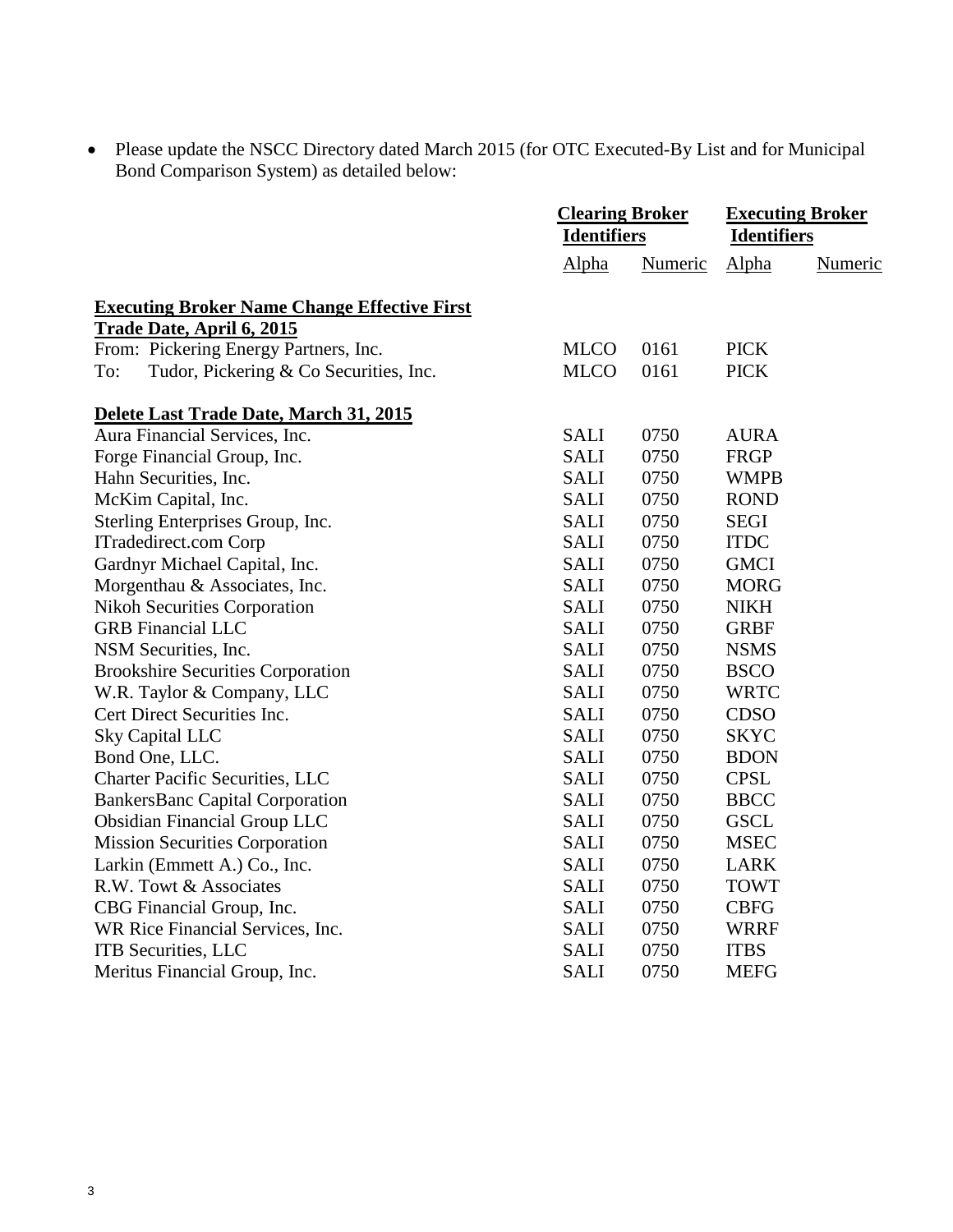• Please update the NSCC Directory dated March 2015 (for OTC Executed-By List) as detailed below:

|                                                                                  | <b>Clearing Broker</b><br><b>Identifiers</b> |         | <b>Executing Broker</b><br><b>Identifiers</b> |         |
|----------------------------------------------------------------------------------|----------------------------------------------|---------|-----------------------------------------------|---------|
|                                                                                  | Alpha                                        | Numeric | Alpha                                         | Numeric |
| <b>Executing Broker Name Change Effective First</b><br>Trade Date, April 1, 2015 |                                              |         |                                               |         |
| From: G-Trade Services LLC                                                       | <b>MLCO</b>                                  | 0161    | <b>ADRD</b>                                   |         |
| Convergex Execution Solutions LLC<br>To:                                         | <b>MLCO</b>                                  | 0161    | <b>ADRD</b>                                   |         |
| <b>Executing Broker Name Change Effective First</b>                              |                                              |         |                                               |         |
| <u>Trade Date, April 6, 2015</u>                                                 |                                              |         |                                               |         |
| From: Electronic Brokerage Systems, LLC                                          | <b>MLCO</b>                                  | 0161    | <b>DFIN</b>                                   |         |
| Dash Financial LLC<br>To:                                                        | <b>MLCO</b>                                  | 0161    | <b>DFIN</b>                                   |         |
| Delete Last Trade Date, March 31, 2015                                           |                                              |         |                                               |         |
| <b>Blue Bay Capital Ltd</b>                                                      | <b>SALI</b>                                  | 0750    | <b>BBAY</b>                                   |         |
| <b>Block Kelly Company</b>                                                       | <b>SALI</b>                                  | 0750    | <b>BKKY</b>                                   |         |
| Hunter Scott Financial, LLC                                                      | <b>SALI</b>                                  | 0750    | <b>PLCP</b>                                   |         |
| Donnelly Penman & Partners Inc.                                                  | <b>SALI</b>                                  | 0750    | <b>DPFH</b>                                   |         |
| Bannockburn Partners, LLC                                                        | <b>SALI</b>                                  | 0750    | <b>GOAL</b>                                   |         |
| Triune Capital Advisors LLC                                                      | <b>SALI</b>                                  | 0750    | <b>TRUN</b>                                   |         |
| Wall Street Money Center Corp.                                                   | SALI                                         | 0750    | <b>WAMC</b>                                   |         |
| Electronic Access Direct, Inc.                                                   | SALI                                         | 0750    | <b>EADA</b>                                   |         |
| <b>Gotham Lawrence Corporation</b>                                               | <b>SALI</b>                                  | 0750    | <b>GOLA</b>                                   |         |
| Europa Securities, LLC                                                           | <b>SALI</b>                                  | 0750    | <b>ERPO</b>                                   |         |
| Atlantic Financial Services of Maine, Inc.                                       | <b>SALI</b>                                  | 0750    | <b>AFSM</b>                                   |         |
| Fifth Street Capital, LLC                                                        | <b>SALI</b>                                  | 0750    | <b>GRCP</b>                                   |         |
| Collins Capital Advisors, LLC                                                    | <b>SALI</b>                                  | 0750    | <b>CCAL</b>                                   |         |
| The Street, Inc.                                                                 | <b>SALI</b>                                  | 0750    | <b>TSIB</b>                                   |         |
| Sethi Financial Investments                                                      | <b>SALI</b>                                  | 0750    | <b>SSFG</b>                                   |         |
| Matthews (Joseph) & Co.                                                          | <b>SALI</b>                                  | 0750    | <b>JMAT</b>                                   |         |
| Mid Florida Equities, Inc.                                                       | <b>SALI</b>                                  | 0750    | <b>MOFO</b>                                   |         |
| Cales Investment, Inc.                                                           | <b>SALI</b>                                  | 0750    | <b>CALE</b>                                   |         |
| Commonwealth Funding, Inc                                                        | <b>SALI</b>                                  | 0750    | <b>WACX</b>                                   |         |
| West America Securities Corp.                                                    | SALI                                         | 0750    | <b>WUSA</b>                                   |         |
| Nexcore Capital, Inc.                                                            | SALI                                         | 0750    | <b>NEXC</b>                                   |         |
| Western Pacific Securities, Inc.                                                 | <b>SALI</b>                                  | 0750    | <b>WEPA</b>                                   |         |
| Pacific Commonwealth Corporation                                                 | <b>SALI</b>                                  | 0750    | <b>PCMC</b>                                   |         |
| Pacific Financial Associates, Inc.                                               | <b>SALI</b>                                  | 0750    | <b>PFAI</b>                                   |         |
| <b>Financial Designs Corporation</b>                                             | SALI                                         | 0750    | <b>RONB</b>                                   |         |
| Wentworth Securities, Inc.                                                       | <b>SALI</b>                                  | 0750    | <b>WWTH</b>                                   |         |
| <b>Best Direct Securities, LLC</b>                                               | SALI                                         | 0750    | <b>BDSE</b>                                   |         |
| M.M. Dillon & Co. LLC                                                            | SALI                                         | 0750    | <b>PFFR</b>                                   |         |
|                                                                                  |                                              |         |                                               |         |
| Take Charge Financial                                                            | <b>SALI</b>                                  | 0750    | <b>TCFF</b>                                   |         |
| C.P. Baker Securities Incorporated                                               | <b>SALI</b>                                  | 0750    | <b>CPBC</b>                                   |         |